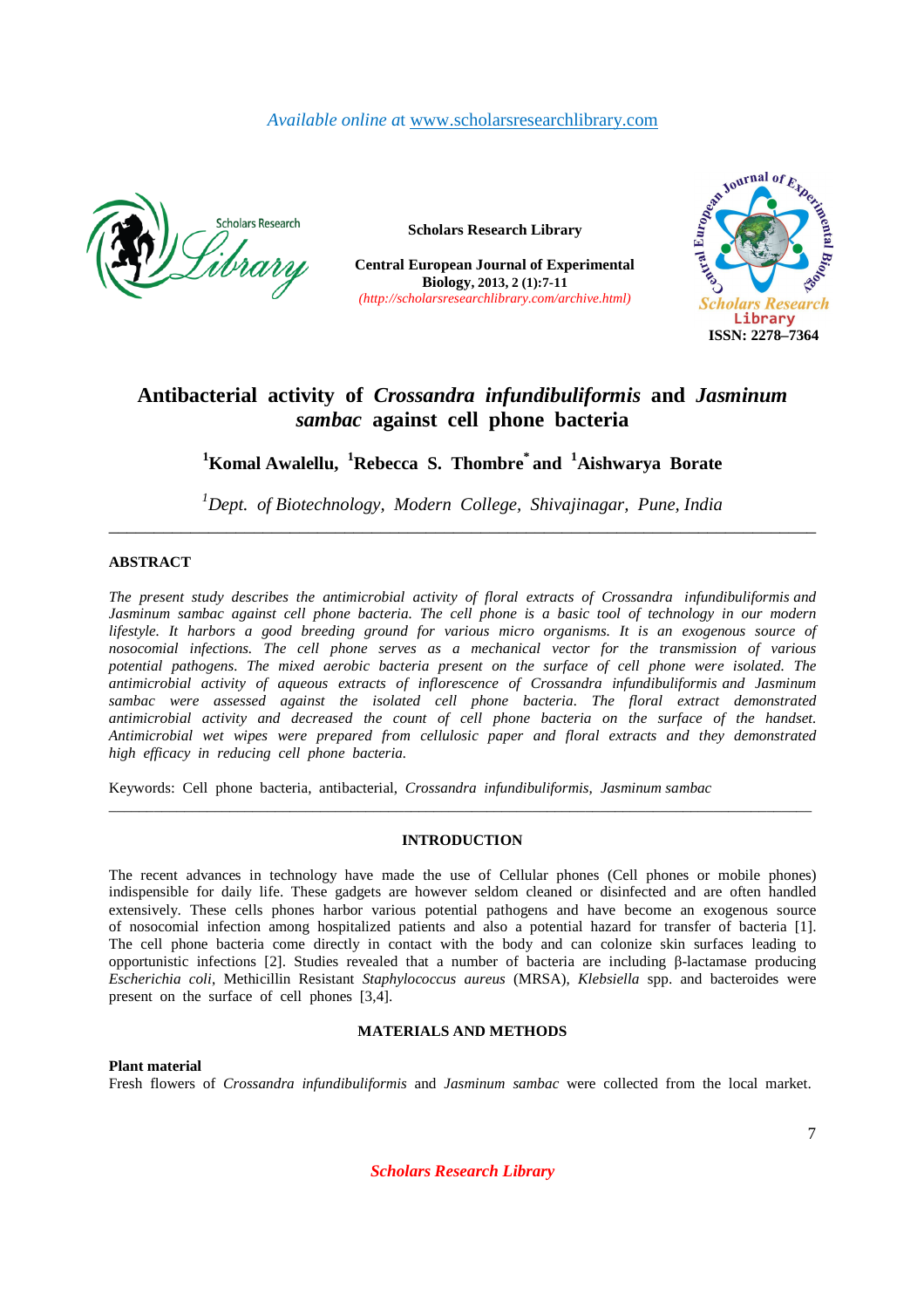#### **Isolation of cell phone bacteria**

The study was carried out from June 2010 to March 2011 at the Dept. of Biotechnology, Modern College, Pune, India. Mobile phones of six undergraduate students selected randomly were used for study. The consent of the students was taken and the students were informed prior to isolation of the cell phone bacteria. The bacteria were isolated by swabbing four parts of the cell phone viz. Ear piece (EP), Key pad (KP), Screen (SC) and Mouth piece (MP). Sterile cotton swab moistened with sterile saline was rotated in clockwise direction on the four parts of the cell phones twice and then isolated immediately on Nutrient agar medium (Himedia) for total aerobic bacteria and on Mannitol Salt agar (Himedia) for *Staphylococcus*  spp. The media were incubated at  $37 \text{ °C}$  for  $24 - 48$  h. The total viable count was recorded as Colony forming units per ml (CFU/ml). All the experiments were performed in triplicate and the result was expressed as average of three readings.

*\_\_\_\_\_\_\_\_\_\_\_\_\_\_\_\_\_\_\_\_\_\_\_\_\_\_\_\_\_\_\_\_\_\_\_\_\_\_\_\_\_\_\_\_\_\_\_\_\_\_\_\_\_\_\_\_\_\_\_\_\_\_\_\_\_\_\_\_\_\_\_\_\_\_\_\_\_*

## **Preparation of extract and assessment of antibacterial activity**

The floral extracts were prepared by crushing 10 g of fresh flowers in 100 ml chilled distilled water containing 10 % ethanol. The extract was filtered and used as floral extract. The antibacterial activity of the extracts was assessed against the isolated mixed aerobic cell phone bacteria by agar well diffusion assay as described by Thombre et al. (2012).

### **Preparation of antibacterial wet wipes**

Soft cellulosic tissue paper (Paper Kraft Mfg., India) was used for preparation of antibacterial wet wipes. The tissue paper was dipped in the floral extract for 5 minutes and the excess extract was decanted gently. The wet wipes were maintained aseptically in a sterile petri dish at 10°C till further use.

## **Application of wet wipes**

The efficiency of the wet wipes against cell phone bacteria was studied. The subjects were asked to clean their cell phones with the wet wipes twice a day. Swabs of the cell phone after cleaning the four parts of the mobile phone were taken and the total count of bacteria on nutrient agar and mannitol salt agar was estimated as mentioned above.

## **RESULTS**

## **Isolation of cell phone bacteria**

The cell phone bacteria were isolated on nutrient agar and mannitol salt agar. The total viable bacteria isolated from the cell phones are illustrated in Fig. 1.



**Fig. 1: Total viable count of cell phone bacteria of seven subjects isolated from Ear piece (EP), Key pad (KP), Mouth piece (MP) and Screen (SC) on nutrient agar.**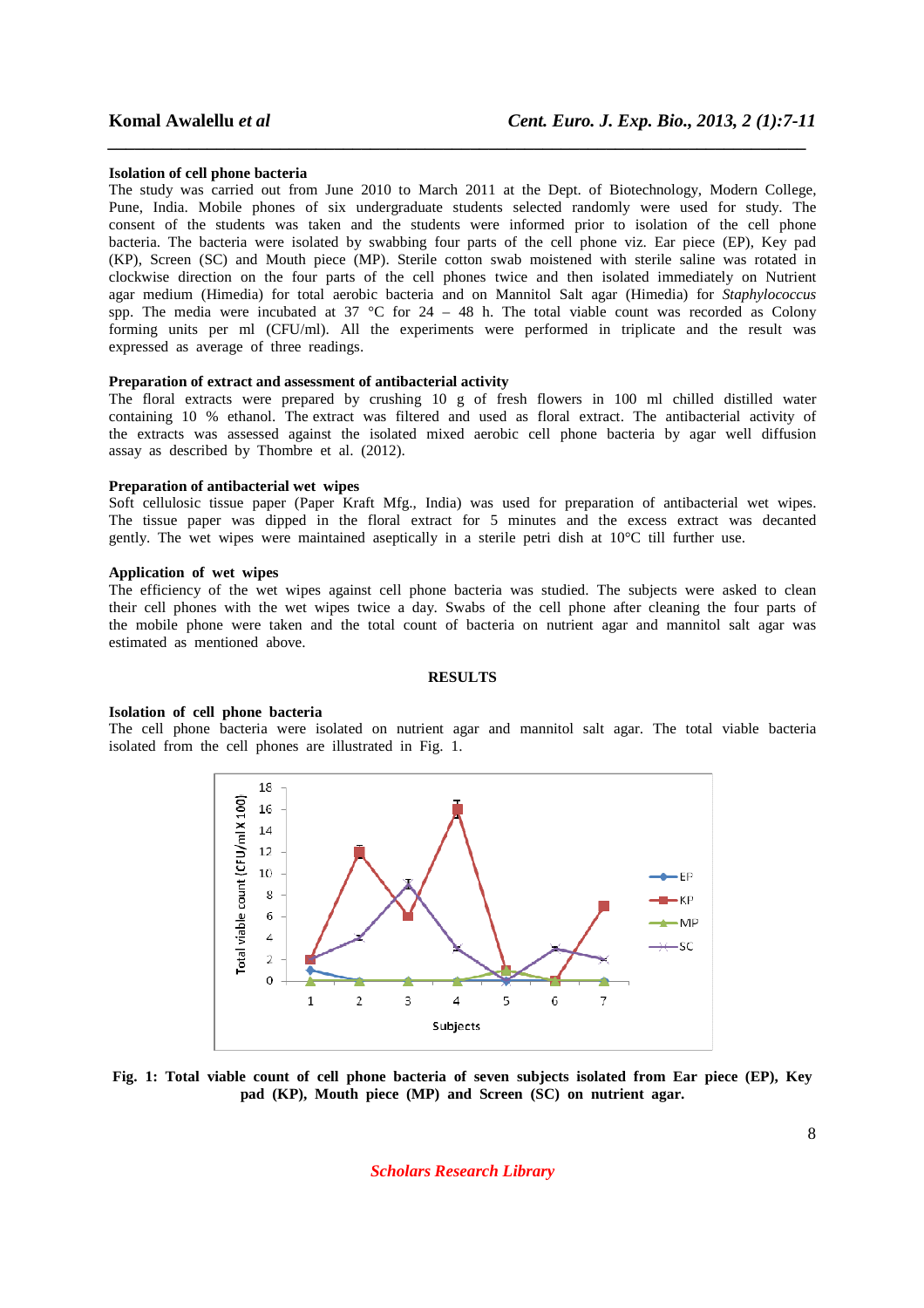It was observed from Fig. 1. That the key pad of the cell phone had maximum cell count followed by screen, mouth piece and ear piece. As the keypad of the cell phone is used frequently, the bacteria from finger tips are transferred on the key pad, hence the count obtained is greater. The occurrences of *Staphylococci* on the various parts of the cell phone were studied and the results are presented in Fig. 2.

*\_\_\_\_\_\_\_\_\_\_\_\_\_\_\_\_\_\_\_\_\_\_\_\_\_\_\_\_\_\_\_\_\_\_\_\_\_\_\_\_\_\_\_\_\_\_\_\_\_\_\_\_\_\_\_\_\_\_\_\_\_\_\_\_\_\_\_\_\_\_\_\_\_\_\_\_\_*



**Fig. 2: Total count of** *Staphlococci* **of seven subjects isolated from Ear piece (EP), Key pad (KP), Mouth piece (MP) and Screen (SC) on mannitol salt agar.** 

The occurrence of *Staphylococci* was observed on mannitol salt agar, a selective media for isolation of gram positive *Staphylococci.* The viable count of *Staphylococci* was higher in keypad and least on the ear piece.

## **Preparation of extract and assessment of antibacterial activity**

Aqueous extract of *Crossandra infundibuliformis* and *Jasminum sambac* were used for assessing the antibacterial activity against *E. coli*, *S. aureus*, *Bacillus subtilis* and *mixed aerobic cell phone bacteria* by the agar well diffusion assay. The results are presented in Fig. 3.



**Fig. 3: Antibacterial activity of floral extract against** *E. coli***,** *S. aureus* **and** *mixed aerobic cell phone bacteria***. 1-***Crossandra infundibuliformis* **flower extract; 2-***Jasminum sambac* **flower extract; 3-Distilled water; 4- Hydrochloric acid (1 % as positive control)** 

 The extracts demonstrated good antibacterial activity against cell phone bacteria and gram positive bacteria. The floral extract can thus be used for reducing the bacteria present on cell phone surface by a suitable methods.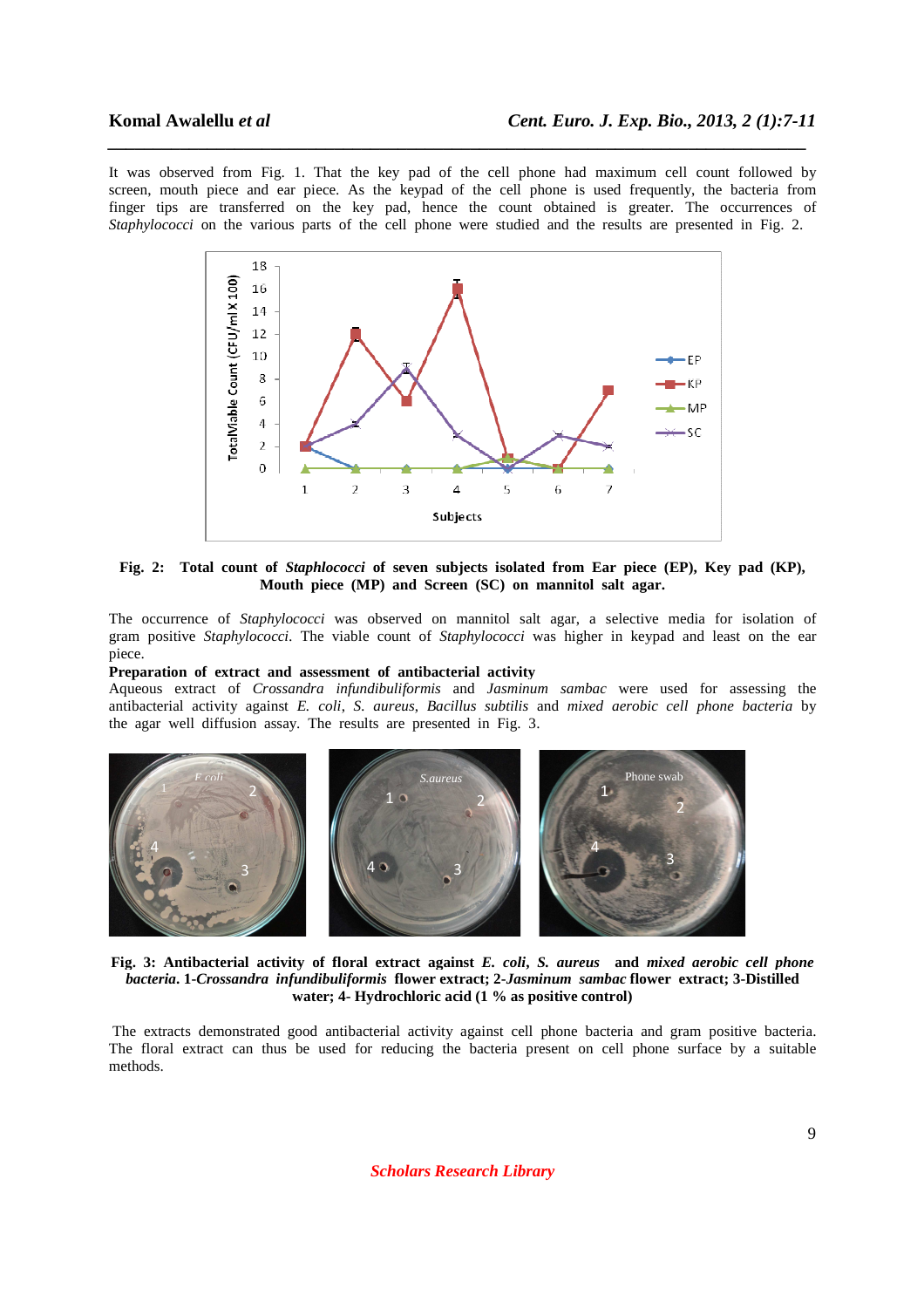### **Preparation of antibacterial wet wipes**

As the extracts cannot be directly used on the surface of bacteria, we developed a method of preparation of wet wipes containing the floral extract for effective use against the cell phone bacteria .The antibacterial wet wipes were prepared by the dip-dry method in the laboratory are illustrated in Fig. 4.

*\_\_\_\_\_\_\_\_\_\_\_\_\_\_\_\_\_\_\_\_\_\_\_\_\_\_\_\_\_\_\_\_\_\_\_\_\_\_\_\_\_\_\_\_\_\_\_\_\_\_\_\_\_\_\_\_\_\_\_\_\_\_\_\_\_\_\_\_\_\_\_\_\_\_\_\_\_*



## **Fig. 4: Preparation of antibacterial wet wipes. a) Extract of** *Crossandra infundibuliformis,* **and wet wipes prepared in extract***, b)* **Extract** *Jasminum sambac* **and wet wipes prepared in extract.**

The wet wipes were stored in a sterile petri dish at 10 °C. The wet wipes were stable upto 30 days at 10 °C after which the texture was affected to moisture.

## **Application of wet wipes**

The wet wipes were used for cleaning the different parts of the cell phones as illustrated in Fig. 5.



**Fig 5: Application of antibacterial wet wipes for cleaning different parts of cell phone** 

It was observed that the total count of cell phone bacteria decreases by 60 % on treatment with the wet wipes. Antibacterial wet wipes made from floral extracts can thus be an eco-friendly solution for control of cell phone bacteria.

## **CONCLUSION**

Cell phone bacteria were isolated from various parts of cell phones. The antibacterial activity of two common floral extracts was assessed against cell phone bacteria. A potential product, in the form of an antibacterial wet wipe was prepared using the floral extracts to control the growth of bacteria on surfaces of cell phones. The antibacterial wipes were used effectively to limit the growth of the bacteria.

#### **Acknowledgements**

We thank the Principal of Modern College, Pune-5, Dr.R.Zunjarrao for providing facilities for performing the experiments. We also acknowledge and thank the students who volunteered and allowed us to use their cell phones for this study.